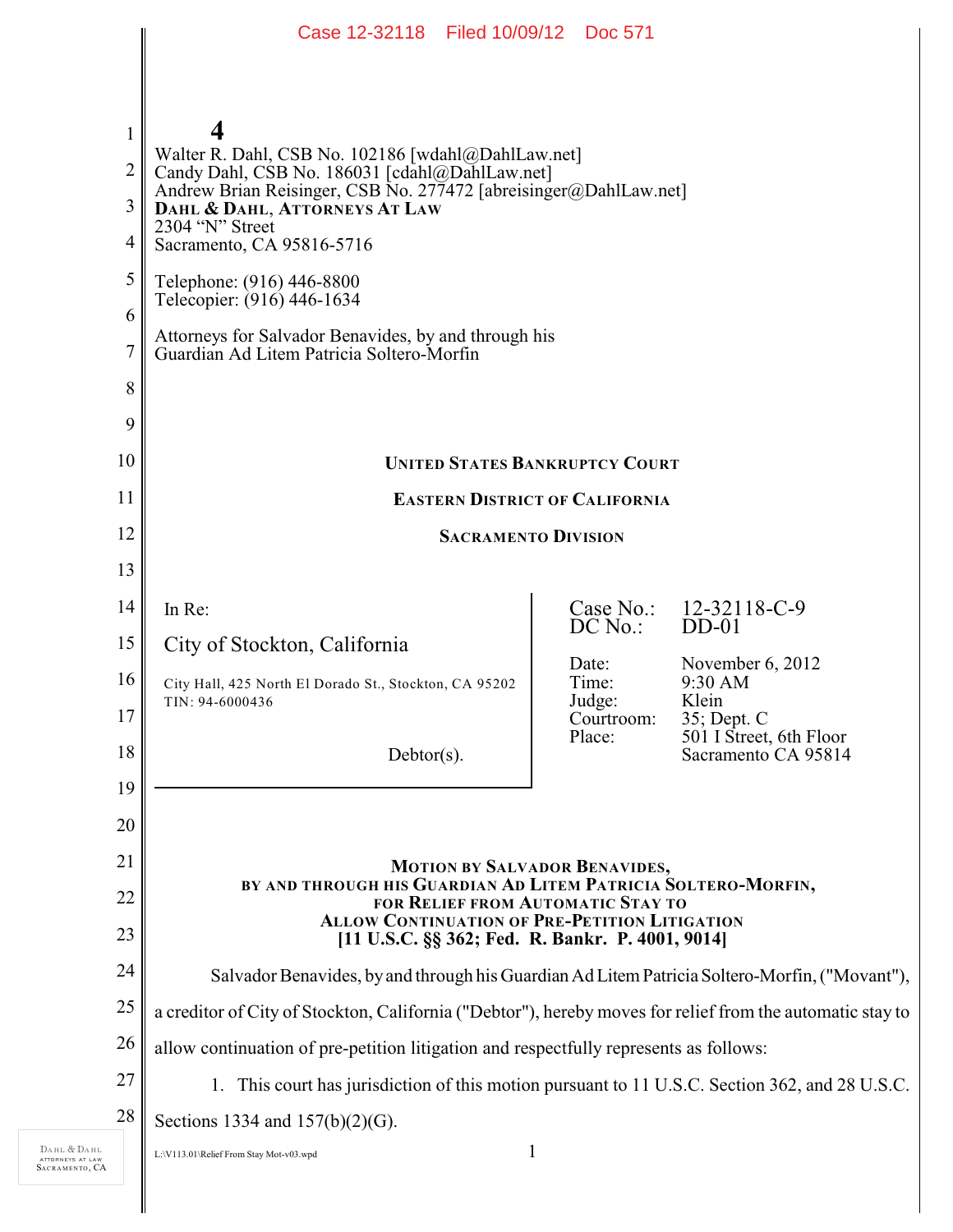1 2 2. On or about June 28, 2012, Debtor filed a petition for relief under Chapter 9 of Title 11 of the United States Bankruptcy Code ("Code").

3 4 5 3. Prior to the filing of the bankruptcy petition, Movant filed a lawsuit against Debtor in the Superior Court of California, County of San Joaquin ("the Lawsuit"). The Lawsuit is pending as Case No. 39-2012-00275791-CU-PA-STK.

6 7 8 9 4. The Lawsuit asserts claims against Debtor for including, but not limited to, negligence causing a dangerous condition at the intersection of Martin Luther King Boulevard (Charter Way) and Sutter Street which caused personal injuries and damages to Movant. Movant seeks recovery for his personal injuries and damages.

10 11 12 13 14 5. The incident that is the subject of the Lawsuit occurred on or about April 12, 2011. Movant suffered substantial injuries as a result of a motor vehicle collision. Movant has a severe brain injury that is permanent that affects his short term and long term memory, causes slurred speech and has made his maturity level that of a 12 year old child or younger. He has right side paralysis with continuing pain in his right shoulder and knee and is also legally blind as a result of the accident.

15 16 17 18 6. Movant has incurred significant medical and incidental expenses. Movant has already accrued more than \$750,000 in medical bills as a result of the accident. He should continue to receive medical treatment, physical therapy, speech therapy and occupational therapy. Movant will need medical treatment for his injuries indefinitely.

19 20 21 22 23 7. Movant's income is minimal. He currently receives only \$784 per month for SSI disability. His mother receives a limited amount for providing home support services. He is on MediCal and receives very little medical treatment. The amount of treatment he does receive is not enough to improve his condition nor even prevent his condition from getting worse. His mother cannot continue to take care of him. His family has no money and is barely surviving.

24 25 8. A true and correct copy of Movant's Complaint for Personal Injuries and Damages as filed within the Lawsuit accompanies this motion as Exhibit "A".

26 27 9. Movant is entitled to, and reserves the right to request, a jury trial of the Lawsuit. ///

28 ///

L:\V113.01\Relief From Stav Mot-v03.wpd  $2$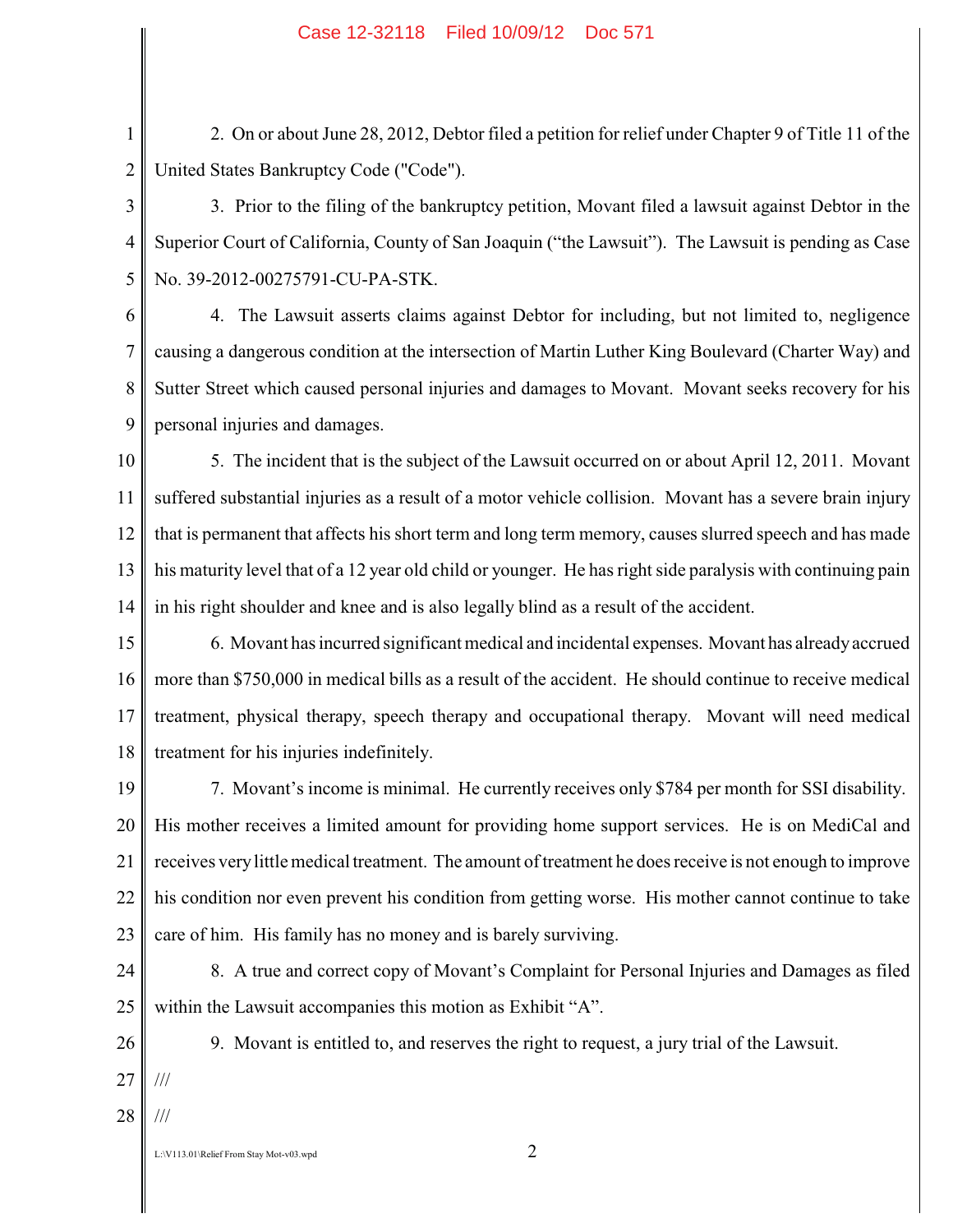1

## A. Cause Exists to Grant Relief From the Automatic Stay.

2 3 4 5 6 10. A court shall grant relief from the stay for cause. 11 U.S.C. § 362(d)(1). A Court may use its discretion when determining cause to grant relief from the automatic stay. "Cause" has no clear definition and is determined on a case-by-case basis. *In re MacDonald*, 755 F.2d 715, 717 (9th Cir. 1985). Cause exists in this case because any harm to Debtor is substantially outweighed by harm to the Movant in denying him relief from the automatic stay.

7 8 9 10 11 12 13 14 11. If the automatic stay of Debtor's bankruptcy case is not modified to allow continuing prosecution of the Lawsuit, Movant will be significantly prejudiced. As more fully set forth in the Declaration of Movant which accompanies this motion, the Lawsuit seeks compensation for significant, and permanent, personal injuries suffered by Movant. As a consequence of such injuries, Movant is unable to pursue his career in the U.S. Marine Corps as a certified mechanic, unable to pay his ongoing medical expenses, and unable to pay for enough medical treatment to prevent his condition from further deteriorating. Movant desperately needs for this lawsuit to continue so that a prompt resolution can take place. Delay in the prosecution of the Lawsuit is materially prejudicial to Movant.

15 16 12. In addition, the automatic stay has ceased all activity in the Lawsuit, with the consequence that the ultimate trial may be further delayed.

17 18 19 20 21 22 13. Modification of the automatic stay of Debtor's case will not result in material prejudice to Debtor. Prior to the commencement of Debtor's bankruptcy case, Debtor had filed an answer in the Lawsuit, utilizing as counsel its own attorney-employees from the City Attorney's office. Movant believes Debtor continues to employ one or more attorneys in its City Attorney's office. The Lawsuit will be prosecuted within the County of San Joaquin, and so Debtor will not be inconvenienced or put to additional expense by defending litigation in a court other than its "home" superior court.

23

24 25 26 14. Movant seeks modification of the stay to allow continuing prosecution of the Lawsuit, through and including entry of judgment, but collection -- if Movant should prevail -- only from any excess coverage pool insurance and further collection against Debtor would be subject to the terms of the anticipated Chapter 9 plan.

27 28 15. Good cause therefore exists pursuant to Section  $362(d)(1)$  of the Code to grant to Movant relief from the automatic stay of Section 362(a) of the Code.